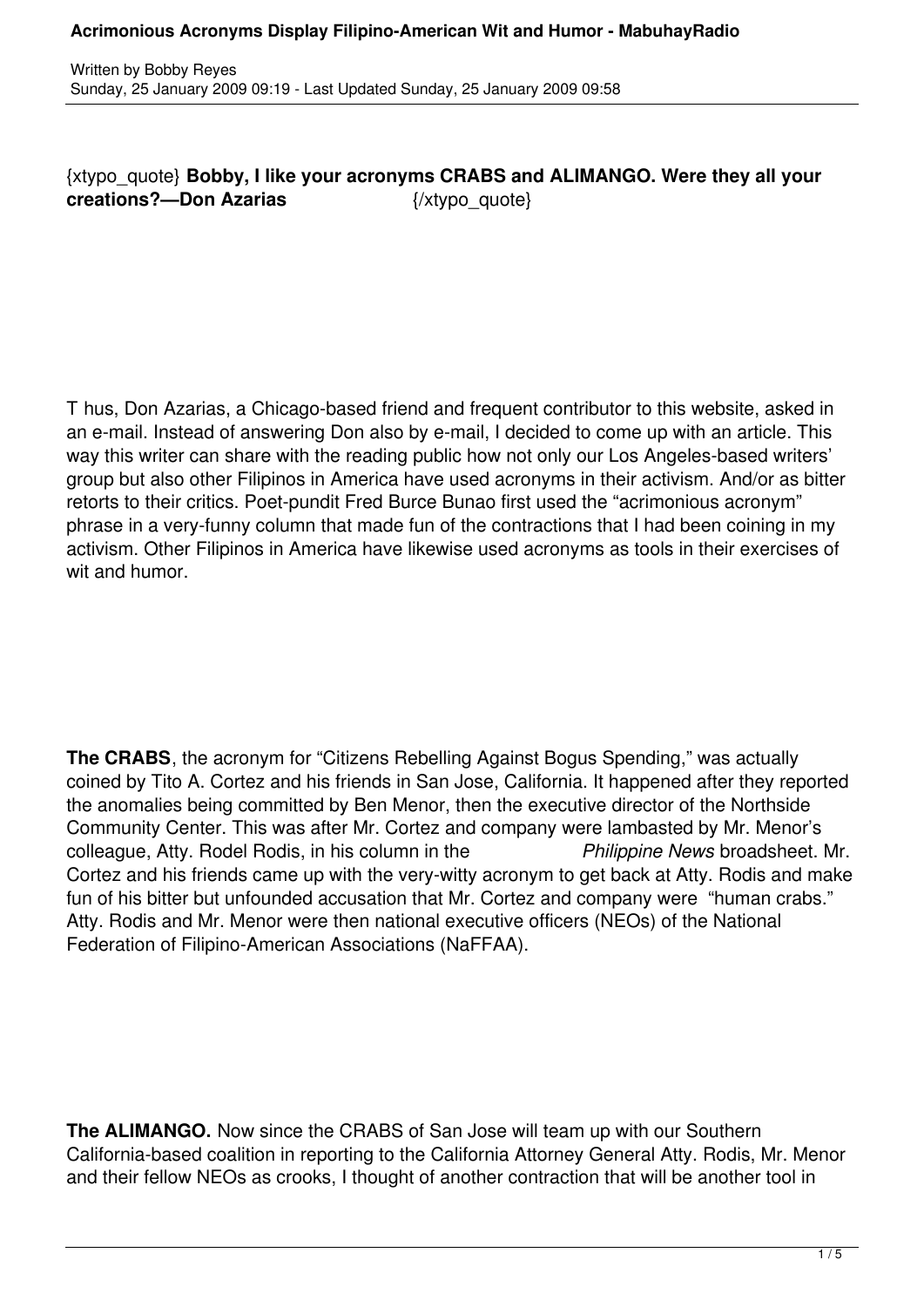## **Acrimonious Acronyms Display Filipino-American Wit and Humor - MabuhayRadio**

Written by Bobby Reyes Sunday, 25 January 2009 09:19 - Last Updated Sunday, 25 January 2009 09:58

getting back at the NaFFAA NEOs. So I came up with ALIMANGO, which means "Alliance to Make Accountable NGOs." The NGO is itself an acronym for "Non-governmental Organizations." To the uninitiated, "alimango" is a variety of brackish-water green-colored crabs, which are now raised in Filipino fishponds.

Mr. Bunao became my literary mentor in 1988 when I started writing for the *Philippine Journal* magazine and the

*Manila Standard*

edition of Los Angeles. Even as a graduate of the now-defunct San Beda College School of Journalism, I found that Mr. Bunao was able to give me pointers that complemented the teachings that I learned from my Bedan professors. Mr. Bunao passed on also his penchant for using witty but humorous retorts and satirical style of writing. He often reminded me that a satirical piece was very effective because people remember more the humorous retorts. He said also that the only way to counteract a lampoon is to come up with a wittier and funnier repartee. Doing such wordplay as a reply is a very difficult chore to do.

Often I would consult with my punning and acronym-making exercises with Mr. Bunao and the two other members of our so-called "Literary Gang of Four." Romeo P. Borje, the dean of Filipino-American columnists, and Mar G. de Vera, a journalist-book author, are the other members of our literary group. (*Author's Note: Another article will be published as a separate piece about this Filipino-American Gang of Four Writers* .)

**The PALABAN.** Mr. Bunao's teaching paid off when I wrote about the so-called "Philippine" Airlines (PAL) Scandal" in 1992. At that time, then Philippine President Cory C. Aquino sold 67% of the PAL stocks to a group headed by four of her Cojuangco nephews. The deal was actually financed by Philippine government-owned banks. Then I persuaded several Filipino-American community leaders to join me in a movement to get back the PAL from the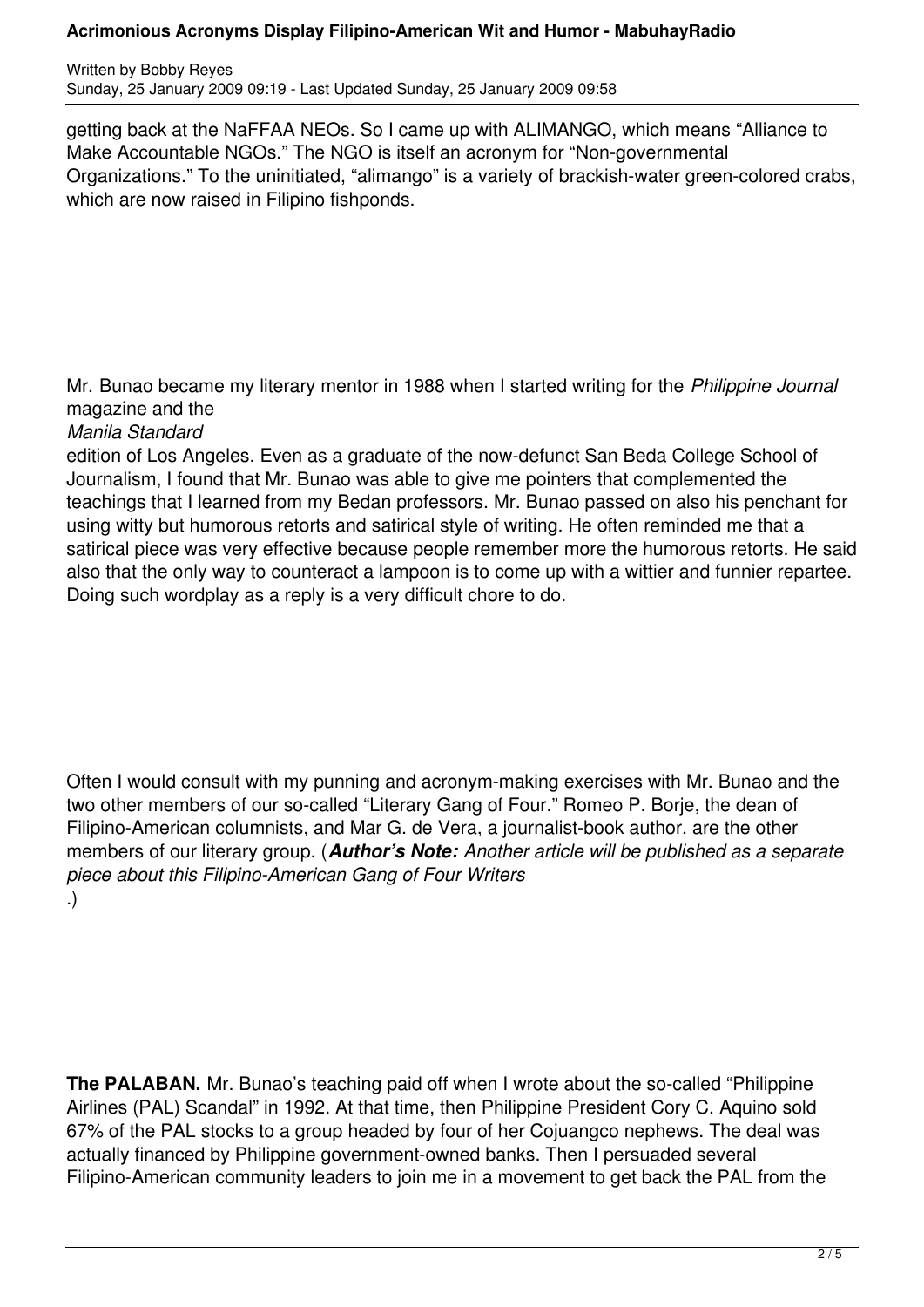## **Acrimonious Acronyms Display Filipino-American Wit and Humor - MabuhayRadio**

Written by Bobby Reyes Sunday, 25 January 2009 09:19 - Last Updated Sunday, 25 January 2009 09:58

Cojuangco-led business conspiracy. I coined the PALABAN, which was the acronym for "Philippine-American Lobby Against the Buyout of the Airline of the Nation." While Mr. Bunao said that the "acronym was 'pilit-na-pilit' but it was a good start." The community protest got the support of Dr. Carlos P. Manlapaz of the Ilocano National Association (INA), Dr. Rey Landero of the Confederation of Philippine-US Organizations (CONPUSO) and Jimmy D. Bautista, then the chairman of the Ninoy Aquino Memorial and Service Group (NAMServe), Los Angeles Chapter. The PALABAN managed to unite the pro-and anti-Marcos groups in Southern California. Please note that the INA, CONPUSO and NAMServe were by themselves witty acronyms.

**The CASTIGO.** The next memorable acronym that I came up with was when I led the protest against the Miss Universe pageant in Manila in May 1994. I coined CASTIGO, which meant, the "Coalition Against the Stupidity of the Tourism Industry and Governmental Organizations." Eventually we used the CASTIGO in protesting the waste of Philippine-government resources in fielding four floats in the 1997 and 1998 Tournament of Roses parades in Pasadena, California.

**The Filipino OSCAR.** Then our CASTIGO presented to Philippine tourism secretaries the so-called "Filipino Oscar Award." The formal name of the prize was the "Oscar S. Tupido Award." I said that Mr. Tupido was the Filipino equivalent of Forrest Gump, the reel version of American simplemindedness. Then Tourism Secretary Vince J. Carlos got the first Filipino Oscar Award in 1994 and his successor, Secretary Mina Gabor, her Oscar in 1998. We also awarded the Filipino Oscar Award to several NaFFAA founders for their savvy in turning the federation into a milking cow. Then *Filipino Express* columnist Ricky Rillera of New York wrote about the Filipino Oscar awardees in 2003.

**The YIMBY.** In 1998, I coined an acronym, YIMBY, which I registered as a domain name through our then webmaster, William "Bill" Saunders. It stood for, "Yes, in my backyard," which was the opposite of NIMBY (Not in my backyard). I have the ultimate evidence for proving my coining the acronym. The "yimby.com" remains as our domain name. We gave up the other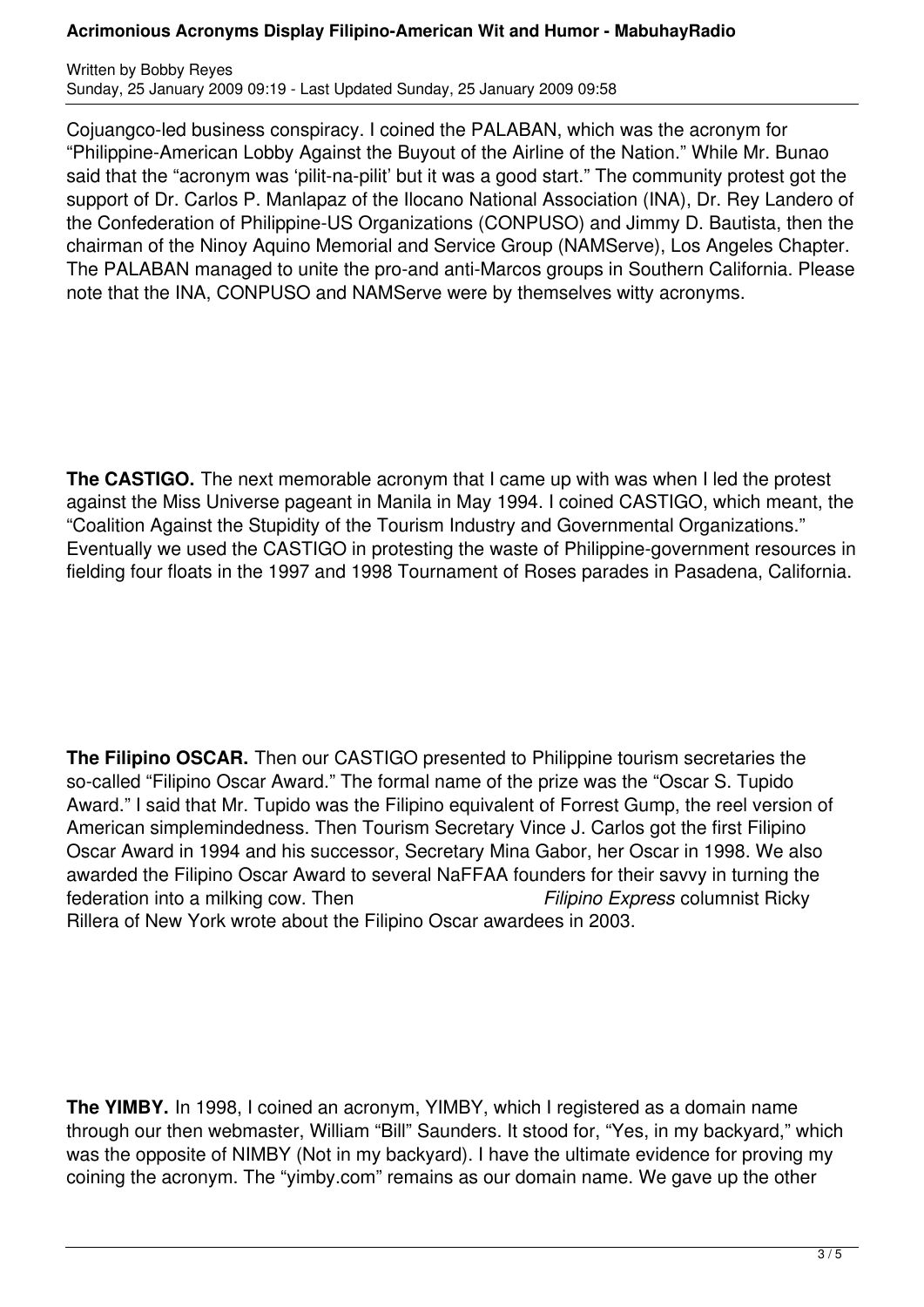YIMBY domain names in the .net, .org, .com.UK and .biz categories, as only the .com has market value. In fact, we published starting in 1999 the "Yimby.com Asian-Filipino Online magazine" until Mr. Saunders died and he took the passwords with the server to his grave. But I continued to renew the \$35 a year registration fee with the www.Register.com since Mr. Saunder's death. In 2000, somebody offered \$10,000 for the purchase of yimby.com but we turned down the offer. We demanded that the buyer add at least one or two more zeroes to his offer but he rejected it. But at that time business.com was sold for [six-million dollars.](http://www.register.com/)

**The NANAY.** During the NaFFAA regional convention in Little Rock, Arkansas, in March 2000, I helped come up with an acronym that has become famous in the Filipino-American community. Dr. Joy Bruce, then the chairman of the NaFFAA Southeast region based in Miami, Florida, and I had lunch at a restaurant in Little Rock's Excelsior Hotel, where many delegates to the NaFFAA convention stayed. The hotel was adjacent to the Little Rock Convention Center where the NaFFAA event was held. Dr. Bruce, along then with NaFFAA Arkansas State chair Elsa Bayani and the NaFFAA Southwest regional chair Gus Mercado of Dallas, Texas, sponsored my membership in the NaFFAA.

Dr. Bruce was then forming an advocacy to help senior citizens as a means of honoring her mother, who had recently passed away. It was easy to think of the Filipino term for mother, which is "nanay." Over buffalo burger, which was one of the restaurant's specialties, Dr. Joy and I came up with NANAY, which became the "National Advocacy to Nurture the Aged and the Youth." The "youth" part was my special contribution to the acronym, as I thought of grandchildren (like then my five grandkids) being able to help the Bruce Family's advocacy. (Editor's Note: To learn more about the NANAY, please go to this website, www.nanay.com .)

**The ATIC.** When I started a campaign for reforms in the NaFFAA in May 2000, I came up with the acronym, ATIC. It stands for "accountability, transparency, integrity and credibility." Even